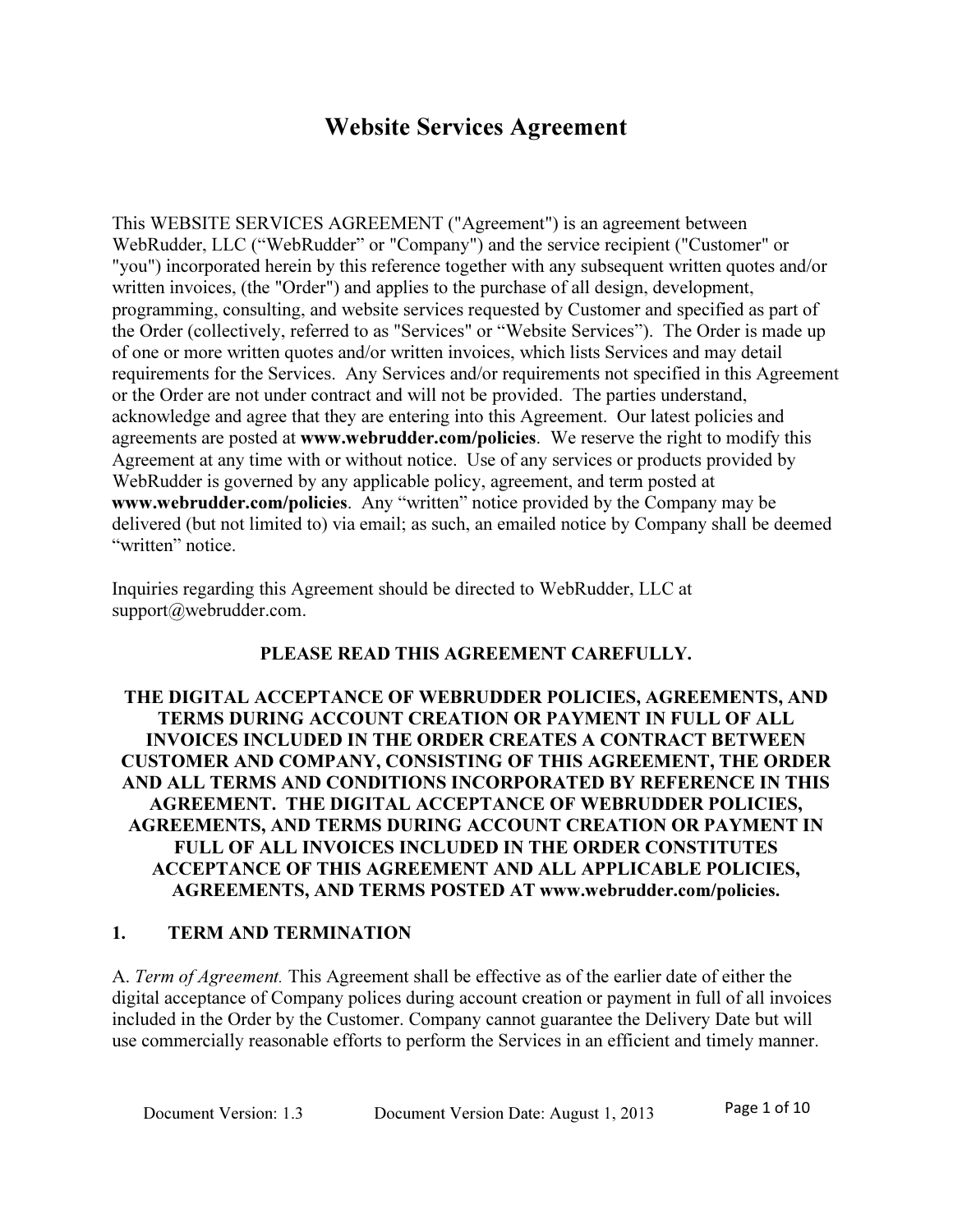B. Termination. This Agreement may be terminated by either party upon written notice to the other, if the other party breaches any material obligation provided hereunder and the breaching party fails to cure such breach within thirty (30) days of receipt of the notice. This Agreement may be terminated by Customer at any time without cause if Customer: (i) provides Company sixty (60) days written notice, (ii) pays and forfeits all due non-refundable fees (as defined in the Fees section below and collectively referred to as "Non-Refundable Fees"), and (iii) pays Company for costs incurred by Company during the execution of this Agreement (only if the sum of such incurred costs are in excess of the Non-Refundable Fees already paid by Customer). This Agreement may be terminated by Company (i) immediately if Customer fails to pay any fees hereunder; or (ii) if Customer fails to cooperate with Company or hinders Company's ability to perform the Services hereunder.

### 2. COMPANY'S AND CUSTOMER'S RESPONSIBILITIES

A. Scope of Work. Customer hereby contracts the Company to provide the Services specified in this Agreement and the Order. Any Services not specified in this Agreement or the Order are not under contract and will not be provided.

B. Changes. Customer initiated changes to this Agreement, the Order or to any of the specifications of the Services shall become effective only when a written change request is executed by the Customer and agreed upon in writing by Company ("Change Order"). Any agreed upon changes will be incorporated into an updated Order. Company agrees to notify Customer within 60 days of any factor, occurrence, or event that comes to its attention that may affect Company's ability to meet the requirements of this Agreement, or that is likely to occasion any material delay in the Services. In the event of a conflict between the terms of this Agreement and a Change Order, the terms of this Agreement shall govern.

C. Customer's Responsibilities. Customer agrees to perform all tasks assigned to Customer as set forth in this Agreement or the Order, and to provide all assistance and cooperation to Company in order to complete timely and efficiently the Services. Company shall not be deemed in breach of this Agreement, the Services, the Order, or any milestone in the event Company's failure to meet its responsibilities and time schedules is caused by Customer's failure to meet (or delay in) its responsibilities and time schedules set forth herein, the Order, or this Agreement. In the event of any such failure or delay by Customer (i) all of Company's time frames, milestones, and/or deadlines shall be extended as necessary; and (ii) Customer shall continue to make timely payments to Company as set forth in this Agreement or the Order as if all time frames, schedules, or deadlines had been completed by Company. Customer shall be responsible for making, at its own expense, any changes or additions to Customer's current systems, software, and hardware that may be required to support operation of the Services. Unless otherwise contracted with Company or reflected in this Agreement or the Order, Customer shall be responsible for providing and maintaining all content for the Website Services. With the execution of a separate Order the Company may agree to perform some of these tasks at a separate contracted rate.

#### 3. WEBSITE SERVICES

| Document Version: 1.3 | Document Version Date: August 1, 2013 | Page 2 of 10 |
|-----------------------|---------------------------------------|--------------|
|-----------------------|---------------------------------------|--------------|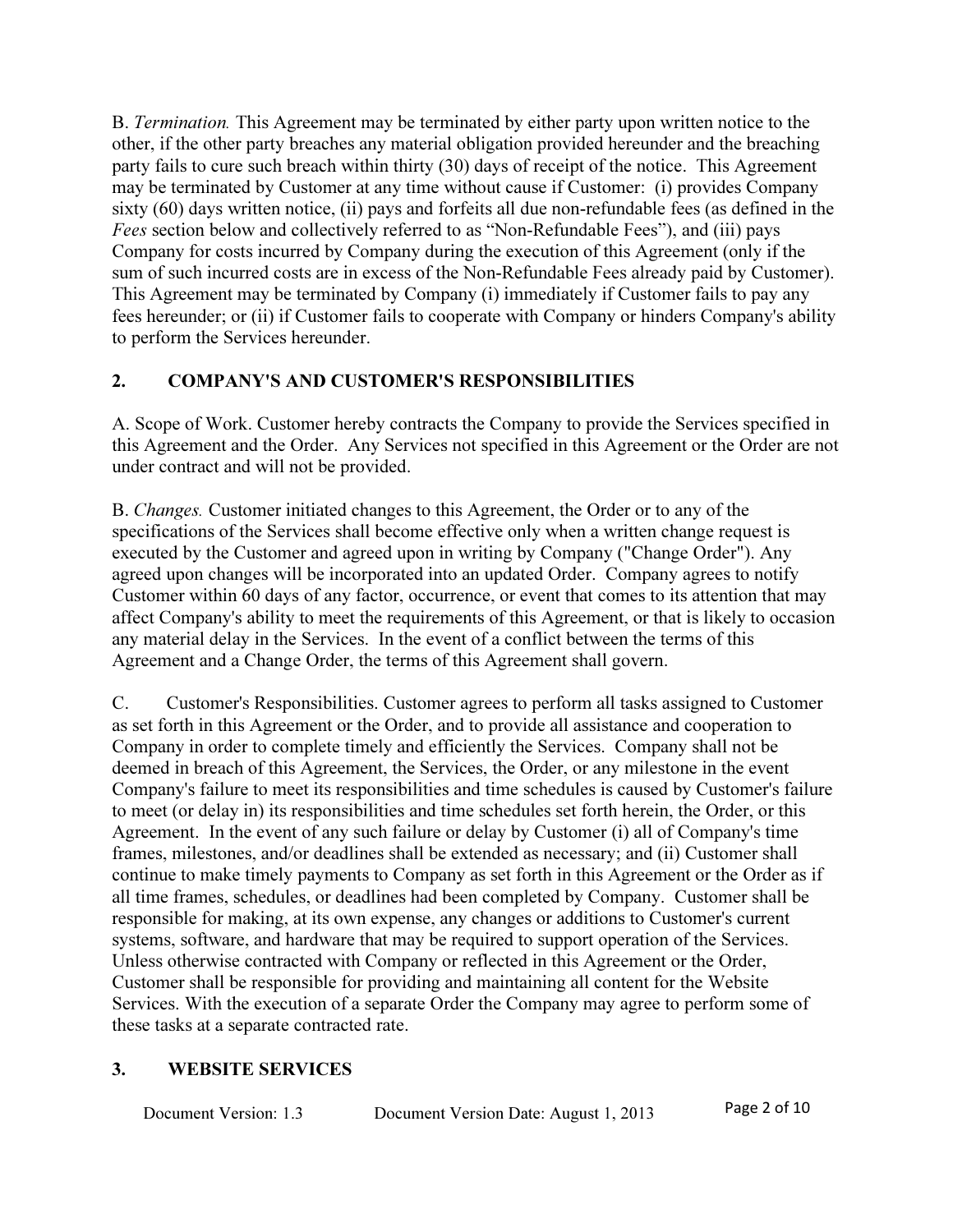A. Consultation. Consultation will be provided as deemed necessary by the Company. Customer will provide direction to Company via support ticket, face to face meeting, email, or phone and will deliver content for the Website Services electronically.

B. Completion Date. Company and the Customer shall work together to deliver the Website Services in a commercially reasonable manner. A delay may occur if the Customer fails to supply Company with requested content within two (2) weeks of the date of the Order unless otherwise noted.

C. Design. Any design services executed by Company as part of this Agreement or the Order shall be in substantial conformity with the material provided to Company by Customer.

D. Content. Text, images, and other content will be supplied by the Customer unless otherwise stated in this Agreement or the Order. Customer understands that submissions may be interpreted at the Company's sole discretion. As such, the Customer is encouraged to provide as much instruction and direction as possible with each submission.

E. Hosting. Unless otherwise noted in this Agreement or the Order, development of Wesbsite Services will take place on the Company's infrastructure. Development may also be within the Customer's established or newly created web hosting service with Company.

F. Accessibility During Construction. Throughout the construction of the prototype and the final Website Services, portions of the Website Services may be accessible to Customer for review only when made available by the Company.

G. Website Services Delivery & Acceptance. Website Services will be considered delivered to Customer upon written notice from Company to Customer indicating completion or upon signing of the Website Delivery Acceptance Agreement by the Customer or upon payment in full of all invoices associated with the Order by the Customer. Website Services are to be deemed complete and accepted by the Customer upon signing of the Website Delivery Acceptance Agreement by the Customer or upon payment in full of all invoices associated with the Order by the Customer.

### H. Usage Rights, Ownership, and Requirements of Use.

Customer acknowledges, understands and agrees that Company may use its own and/or may purchase licenses or otherwise use third party products, software, or services that are necessary for Company to deliver the Website Services. Such products and services may include, but are not limited to: Company developed software and source code, third party developed software and source code (including but not limited to custom programmed or modified source code), the use or reliance on Company developed and/or operated web services, the use or reliance on third party developed and/or operated web services, server-side applications, source code (including custom programmed source code), "back-end" applications, design or other templates, programming components, programming add-ons, programming plug-ins, images, stock images, clip art, music, style sheets, documentation or any Company copyrighted work which Company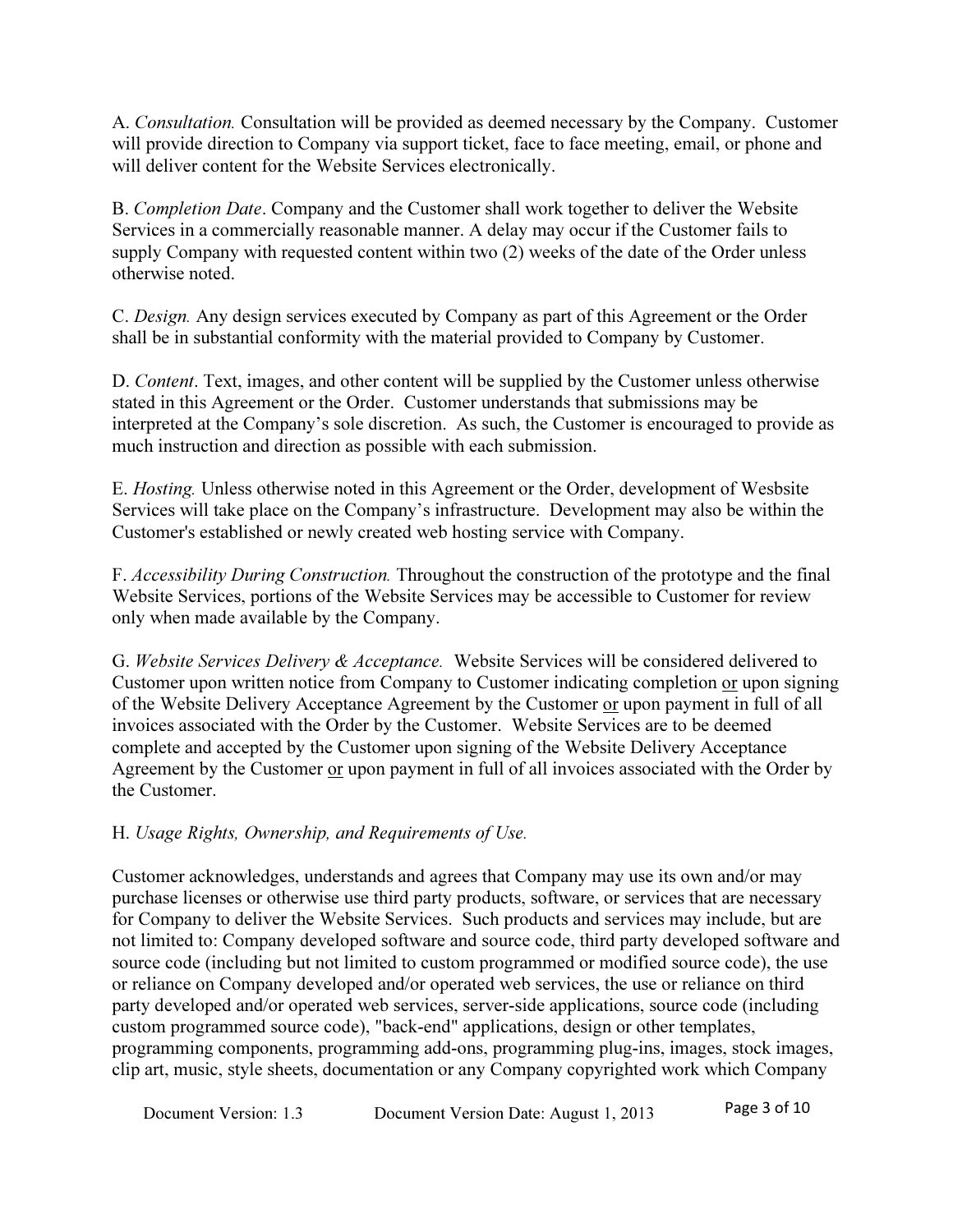deems necessary in order to deliver the Website Services (such products and services are collectively referred to as "Enabling Content").

Customer shall own all worldwide right, title, and interest of Customer content provided to Company for inclusion into the system/website, content entered into system/website by Customer, and in any unaltered Customer provided content; Company will have no ownership, right, title, or interest in this content.

The Company grants the Customer, to the extent of Company's legal ability, a single transferable license without expiration to freely use and modify with unlimited permission the delivered Enabling Content. The Customer may sell the delivered Enabling Content and transfer this single transferable license to another party, but cannot sell copies of or additional licenses to any Enabling Content. Customer and Company agree that, to the extent of Company's legal ability, Company shall retain ownership and a worldwide, royalty-free, non-exclusive, transferable, and perpetual right and license to the Enabling Content including, but not limited to, the right to modify, amend, create derivative works, rent, sell, assign, lease, sublicense, or otherwise alter or transfer the Enabling Content. Customer and Company also agree that anything delivered as part of the Website Services may include Enabling Content that was used in other Website Services delivered by Company or Enabling Content that is currently in Company's possession or will be obtained by Company; such Enabling Content may be modified to meet Customer's specific requirements.

Customer acknowledges and understands that any Enabling Content that is owned by Company and/or such third parties is only licensed and ownership cannot be transferred to Customer and is hereby specifically not transferred to Customer and shall remain the property of Company and/or such third parties. Any Enabling Content which is owned and/or purchased by Company may be used to deliver Website Services for or separate from Customer. Customer agrees to be bound by the licenses, terms of service, privacy policies, and any other legal bindings that results from the use of the Enabling Content in or by the delivered Website Services. Further, it is Customer's responsibility to identify and be aware of these licenses, terms of service, privacy policies, and any other legal bindings that results from the use of the Enabling Content including but not limited to the user of the Enabling Content in or by the delivered Website Services. Company will not use any license in the delivered Enabling Content that Customer could not independently obtain a license for at the time of delivery. At the sole discretion of the Company, portions of the delivered Website Services (including any Enabling Content) may be delivered in a compiled or machine code form for reasons not limited to the protection of the proprietary content of the Company or the Company's vendor.

Company and its subcontractors retain the right to display graphics and other elements of the delivered Website Services as examples of their work in their respective portfolios.

#### 4. MAINTENANCE AND CHANGES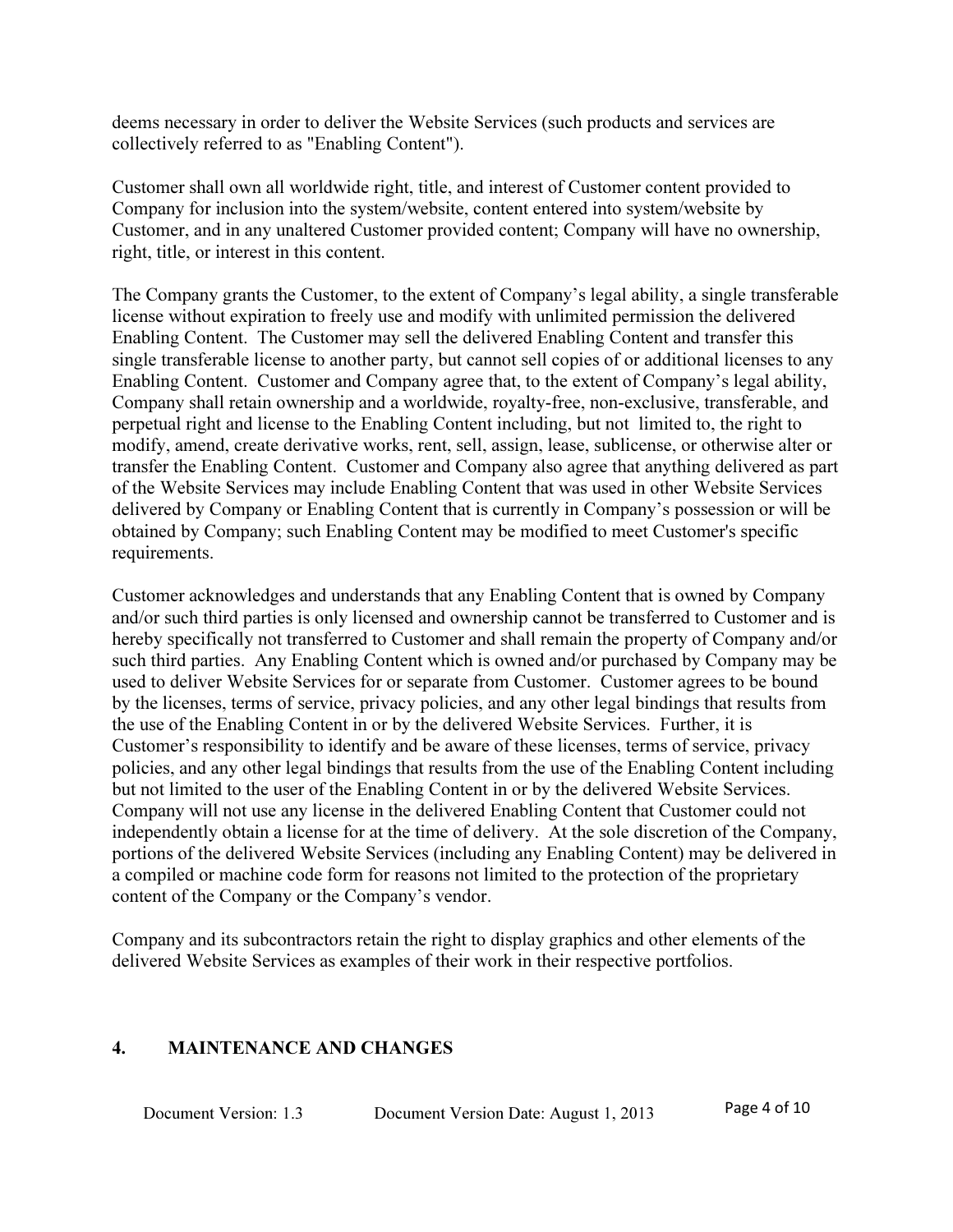The company provides a free 60 day warranty as defined in the *Representations and Warranties* section below. The Company is not required to provide any services beyond this warranty unless specifically outlined in this Agreement or the Order. Any additional changes, updates, maintenance, or services beyond this warranty period will require a new and separate Order.

# 5. FEES

The total price for all of the work set forth in the Agreement is the total of all of the written quotes and written invoices that make up the Order (collectively referred to as the "Website Services Fee"). Unless otherwise stated in this Agreement or the Order, a non-refundable amount of half of the Website Services Fee is due and payable to the Company upon placing the Order and Company shall have no obligation to perform any work until payment is received and such funds are cleared from the relevant financial institution. The other half of the Website Services Fee is due on the date that the Website Services are deemed delivered ("delivered" is as defined above in Website Services section, sub-section G. Website Services Delivery  $\&$ Acceptance). Customer acknowledges that there may be some additional reoccurring fees associated with keeping the delivered Website Services current and operational. For example, these additional reoccurring fees may include but are not limited to hosting fees, domain registration fees, SSL certificate fees, fees required to keep any needed third party licenses current, fees related to the use of Enabling Content, and so on. The Customer acknowledges that they are responsible for any such fees. In some cases (such as when using open source or third party products) charging for certain services, products, or source code is not allowed; in all cases any payments made to Company are payments for legally chargeable services, which may include but are not limited to consulting and/or custom development. No refunds shall be provided for Company's services hereunder. Notwithstanding the foregoing, the Customer may claim, as damages, that portion of the non-refundable fee paid as provided herein, if Company breaches this Agreement.

# 6. INDEMNIFICATION

A. Customer Indemnity. Customer shall indemnify and hold harmless Company (and its subsidiaries, affiliates, officers, agents, co-branders or other partners, and employees) from any and all claims, damages, liabilities, costs, and expenses (including, but not limited to, reasonable attorneys' fees and all related costs and expenses) incurred by Company as a result of any claim, judgment, or adjudication against Company related to or arising from (a) the use of Enabling Content in the Website Services for Enabling Content provided by Customer to Company or by Company to Customer, or (b) a claim that Company's or Customer's use of the Enabling Content in the Website Services infringes the intellectual property rights of a third party. To qualify for such defense and payment, Company must: (i) give Customer prompt written notice of a claim; and (ii) allow Customer to control, and fully cooperate with Customer in, the defense and all related negotiations.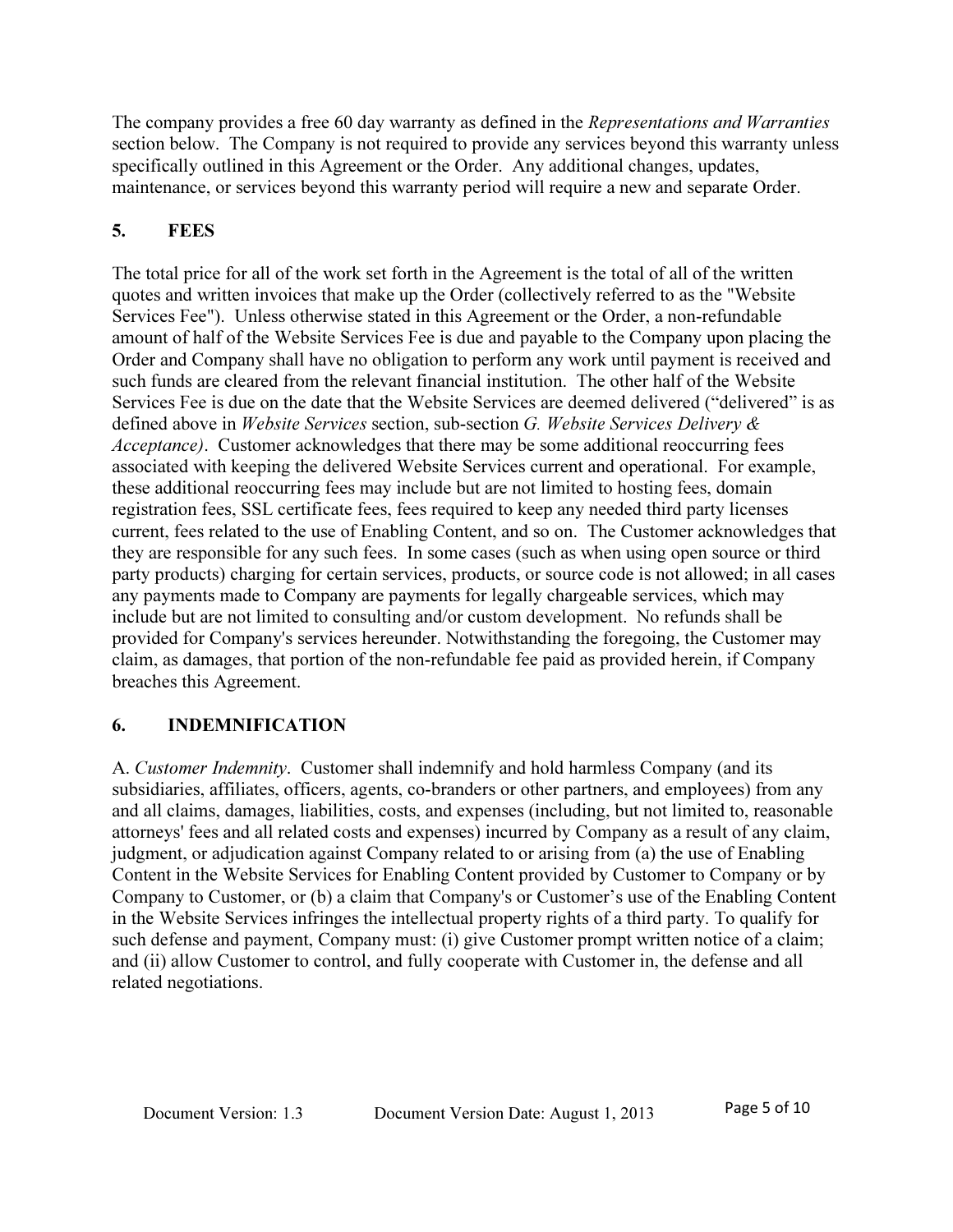### 7. REPRESENTATIONS AND WARRANTIES

A. Company makes the following representations and warranties for the benefit of Customer:

1. No Conflict. Company represents and warrants that it is under no obligation or restriction that would in any way interfere or conflict with the work to be performed by Company under this Agreement and the Order. Customer understands that Company is currently working on one or more similar projects for other clients. Provided that those projects do not interfere or conflict with Company's obligations under this Agreement, those projects shall not constitute a violation of this provision of the Agreement.

2. Conformity, Performance, and Compliance. Company represents and warrants that (1) all deliverables shall be prepared in a workmanlike manner and with professional diligence and skill; (2) all deliverables will conform to the specifications and functions set forth in this Agreement; and (3) Company will perform all work called for by this Agreement in compliance with applicable laws. Company will repair any identified deliverable issues that would result in the deliverable not meeting this warranty for a period of 60 days following the date when the Website Services are deemed delivered ("delivered" is as defined above in Website Services" section, sub-section G. Website Services Delivery & Acceptance), said repairs will be free of charge to the Customer during this 60 day period. This warranty does not cover links that change over time, pages that become obsolete over time, content that becomes outdated over time, licenses that expire over time, or other changes that do not result from any error on the part of Company.

3. Disclaimer of All Other Warranties. EXCEPT AS OTHERWISE SPECIFIED IN THIS AGREEMENT, WEBRUDDER, LLC PROVIDES ITS SERVICES "AS IS", WHERE-IS, WITH ALL FAULTS AND WITHOUT WARRANTY OF ANY KIND. COMPANY DOES NOT WARRANT THAT THE FUNCTIONS CONTAINED IN ITS WEBSITE SERVICES WILL MEET ALL OF THE CUSTOMER'S REQUIREMENTS OR THAT THE OPERATION OF THE WEBSITE SERVICES WILL BE UNINTERRUPTED OR ERROR-FREE. THE ENTIRE RISK AS TO THE QUALITY AND PERFORMANCE OF THE WEBSITE SERVICES IS WITH CUSTOMER. THE PARTIES AGREE THAT (A) THE LIMITED WARRANTIES SET FORTH IN THIS SECTION ARE THE SOLE AND EXCLUSIVE WARRANTIES PROVIDED BY EACH PARTY, AND (B) EACH PARTY DISCLAIMS ALL OTHER WARRANTIES, EXPRESS OR IMPLIED, INCLUDING BUT NOT LIMITED TO, THE IMPLIED WARRANTIES OF MERCHANTABILITY AND FITNESS FOR A PARTICULAR PURPOSE, RELATING TO THIS AGREEMENT, PERFORMANCE OR INABILITY TO PERFORM UNDER THIS AGREEMENT, THE CONTENT, AND EACH PARTY'S COMPUTING AND DISTRIBUTION SYSTEM. IF ANY PROVISION OF THIS AGREEMENT SHALL BE UNLAWFUL, VOID, OR FOR ANY REASON UNENFORCEABLE, THEN THAT PROVISION SHALL BE DEEMED SEVERABLE FROM THIS AGREEMENT AND SHALL NOT AFFECT THE VALIDITY AND ENFORCEABILITY OF ANY REMAINING PROVISIONS.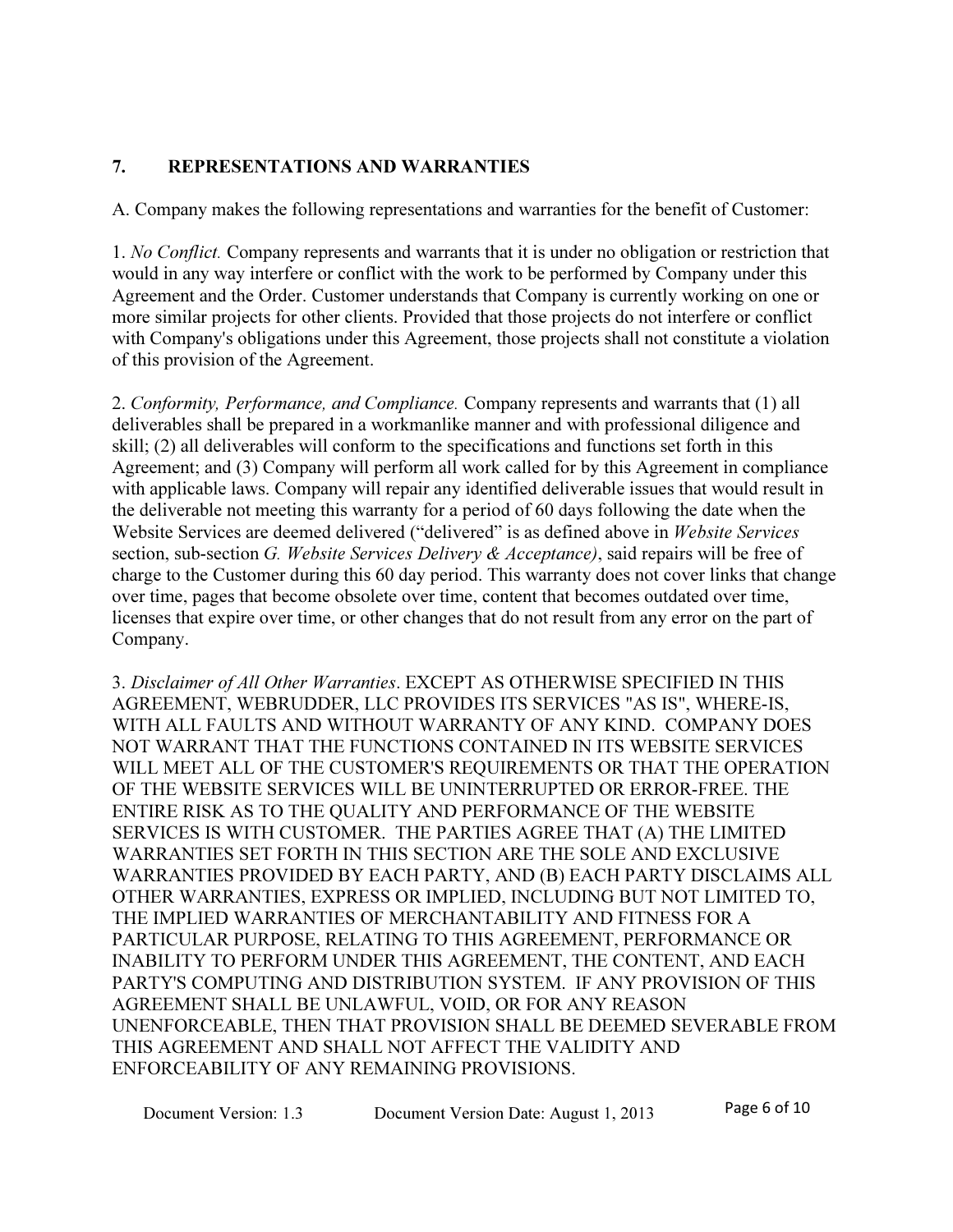4. Limitation of Liability. IN NO EVENT SHALL EITHER PARTY BE LIABLE TO THE OTHER FOR ANY INDIRECT, SPECIAL, EXEMPLARY OR CONSEQUENTIAL DAMAGES, INCLUDING ANY IMPLIED WARRANTY OF MERCHANTABILITY OR FITNESS FOR A PARTICULAR PURPOSE OR IMPLIED WARRANTIES ARISING FROM COURSE OF DEALING OR COURSE OF PERFORMANCE, LOST PROFITS, WHETHER OR NOT FORESEEABLE OR ALLEGED TO BE BASED ON BREACH OF WARRANTY, CONTRACT, NEGLIGENCE OR STRICT LIABILITY, ARISING UNDER THIS AGREEMENT, LOSS OF DATA, OR ANY PERFORMANCE UNDER THIS AGREEMENT, EVEN IF SUCH PARTY HAS BEEN ADVISED OF THE POSSIBILITY OF SUCH DAMAGES AND NOTWITHSTANDING THE FAILURE OF ESSENTIAL PURPOSE OF ANY LIMITED REMEDY PROVIDED HEREIN. THE MAXIMUM REMEDY AVAILABLE TO EITHER PARTY IS ANY AMOUNT PAID BY CUSTOMER HEREUNDER. COMPANY MAKES NO WARRANTY OF ANY KIND, WHETHER EXPRESS OR IMPLIED, WITH REGARD TO ANY THIRD PARTY PRODUCTS, THIRD PARTY CONTENT OR ANY SOFTWARE, EQUIPMENT, OR HARDWARE OBTAINED FROM THIRD PARTIES.

B. Customer makes the following representations and warranties for the benefit of Company:

1. Customer represents to Company and unconditionally guarantees that any elements of text, graphics, photos, designs, trademarks, other artwork, as well as, any other content furnished to Company for use in the Website Services are owned by Customer, or that Customer has permission from the rightful owner to use each of these elements, and will hold harmless, protect, and defend Company and its subcontractors from any claim or suit arising from the use of such elements furnished by Customer.

2. From time to time governments enact laws and levy taxes and tariffs affecting Internet electronic commerce. Customer agrees that the client is solely responsible for complying with such laws, taxes, and tariffs, and will hold harmless, protect, and defend Company and its subcontractors from any claim, suit, penalty, tax, or tariff arising from Customer's exercise of Internet electronic commerce.

C. Confidentiality. The parties agree to hold each other's Proprietary or Confidential Information in strict confidence. "Proprietary or Confidential Information" shall include, but is not limited to, written or oral contracts, trade secrets, know-how, business methods, business policies, memoranda, reports, records, computer retained information, notes, or financial information. Proprietary or Confidential Information shall not include any information which: (i) is or becomes generally known to the public by any means other than a breach of the obligations of the receiving party; (ii) was previously known to the receiving party or rightly received by the receiving party from a third party; (iii) is independently developed by the receiving party; or (iv) is subject to disclosure under court order or other lawful process. The parties agree not to make each other's Proprietary or Confidential Information available in any form to any third party or to use each other's Proprietary or Confidential Information for any purpose other than as specified in this Agreement. Each party's proprietary or confidential information shall remain the sole and exclusive property of that party. The parties agree that in the event of use or disclosure by the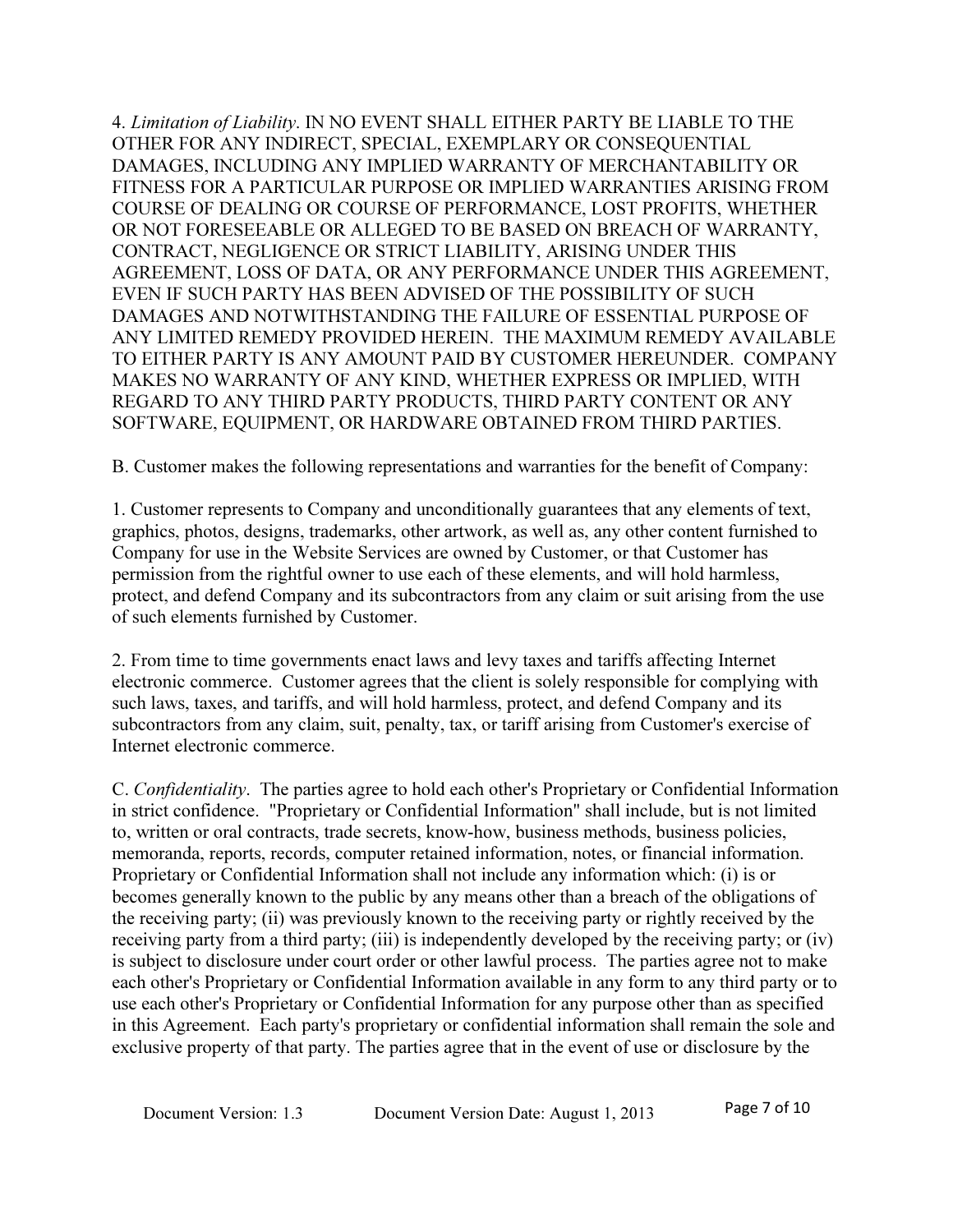other party other than as specifically provided for in this Agreement, the non-disclosing party may be entitled to equitable relief.

# 8. FORCE MAJEURE

The Company will not be liable for, or will be considered to be in breach of or default under this Agreement on account of, any delay or failure to perform as required by this Agreement as a result of any causes or conditions that are beyond the Company's reasonable control and that the Company is unable to overcome through the exercise of commercially reasonable diligence. If any force majeure event occurs, the affected Party will contact the other Party and will use commercially reasonable efforts to minimize the impact of the event.

# 9. RELATIONSHIP OF PARTIES

A. Independent Contractor. Company, in rendering performance under this Agreement, shall be deemed an independent contractor and nothing contained herein shall constitute this arrangement to be employment, a joint venture, or a partnership. Company shall be solely responsible for and shall hold Customer harmless for any and all claims for taxes, fees, or costs, including but not limited to withholding, income tax, FICA, and workers' compensation.

B. No Agency. In no way is Company or Customer to be construed as the agent of the other or to be acting as the agent of the other in any respect, any other provisions of this Agreement notwithstanding.

# 10. NOTICE AND PAYMENT

A. Unless otherwise stated in this Agreement or the Order, a non-refundable amount of half of the Website Services is due and payable to the Company upon placing the Order and Company shall have no obligation to perform any work until payment is received and such funds are cleared from the relevant financial institution. The other half of the Website Services Fee is due on the date that the Website Services are deemed delivered ("delivered" is as defined above in Website Services section, sub-section G. Website Services Delivery & Acceptance).

# 11. JURISDICTION/DISPUTES

This Agreement shall be governed in accordance with the laws of the State of Florida. All disputes under this Agreement shall be resolved by litigation in the courts of the State of Florida including the federal courts therein and the Parties all consent to the jurisdiction of such courts, agree to accept service of process by mail, and hereby waive any jurisdictional or venue defenses otherwise available to it.

# 12. AGREEMENT BINDING ON SUCCESSORS

The provisions of the Agreement shall be binding upon and shall inure to the benefit of the Parties hereto, their heirs, administrators, successors and assigns.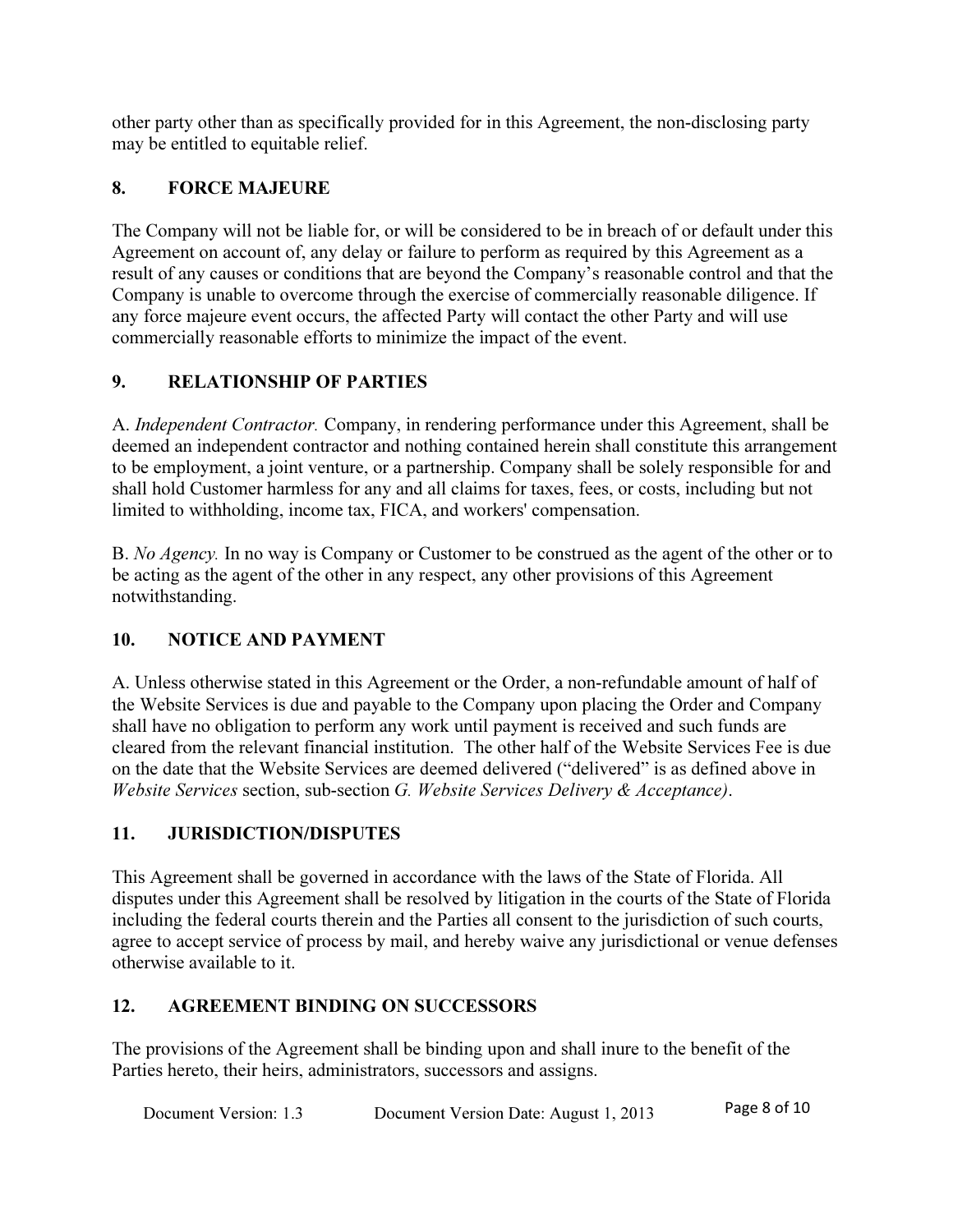### 13. ASSIGNABILITY

Customer may not assign this Agreement or the rights and obligations thereunder to any third party without the prior express written approval of Company. Company reserves the right to assign subcontractors as needed to this project to ensure on-time completion.

### 14. WAIVER

No waiver by either party of any default shall be deemed as a waiver of prior or subsequent default of the same of other provisions of this Agreement.

### 15. SEVERABILITY

If any term, clause or provision hereof is held invalid or unenforceable by a court of competent jurisdiction, such invalidity shall not affect the validity or operation of any other term, clause or provision and such invalid term, clause or provision shall be deemed to be severed from the Agreement.

### 16. INTEGRATION

Within the scope of this Agreement: (i) This Agreement constitutes the entire understanding of the Parties, and revokes and supersedes all prior agreements between the Parties and is intended as a final expression of their Agreement. (ii) This Agreement shall not be modified or amended by Customer except in writing signed by the Parties hereto and specifically referring to this Agreement. (iii) This Agreement shall take precedence over any other documents which may conflict with this Agreement.

#### 17. NO INFERENCE AGAINST AUTHOR

No provision of this Agreement shall be interpreted against any Party because such Party or its legal representative drafted such provision.

#### 18. DISPUTES

Customer and Company agree to make a good-faith effort to resolve any disagreement arising out of, or in connection with, this Agreement through negotiation. Should the parties fail to resolve any such disagreement within forty-five (45) days, any controversy or claim arising out of or relating to this Agreement, including, without limitation, the interpretation or breach thereof, shall be submitted by either party to arbitration in Orange County, Florida and in accordance with the Commercial Arbitration Rules of the American Arbitration Association. The arbitration shall be conducted by one arbitrator, who shall be (a) selected in the sole discretion of the American Arbitration Association administrator and (b) a licensed attorney with at least ten (10) years experience in the practice of law and at least five (5) years experience in the negotiation of technology contracts or litigation of technology disputes. The arbitrator shall have the power to enter any award that could be entered by a judge of the state courts of Florida sitting